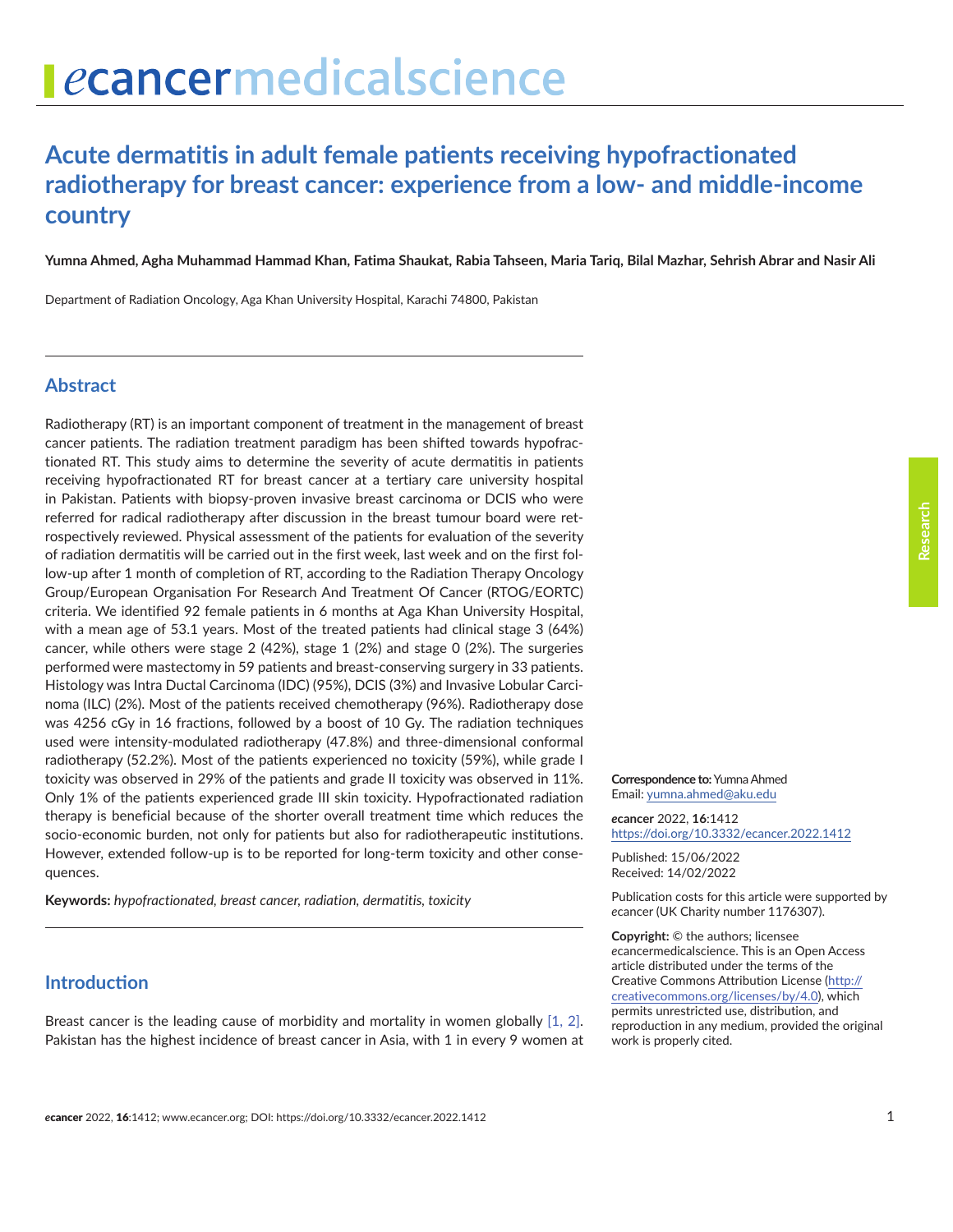risk of developing breast cancer [\[3, 4\]](#page-6-0). According to a report, breast cancer accounts for about 34.6% of all cancer cases in Karachi [\[5\],](#page-6-0) and Pakistani women present at advanced stages with more aggressive diseases. The late presentation may partly be due to a lack of awareness and knowledge about early symptoms and screening for risk factors [\[5\]](#page-6-0). Adjuvant radiotherapy (RT) after surgical resection of tumour improves loco-regional control and survival [\[6, 7\];](#page-6-0) hence, it is currently the standard of care for all women with breast cancer after breast conservation surgery (BCS) [\[8\].](#page-6-0) In early breast cancer (EBC), the 5-year local relapse rate dropped from 4.1% to 1.3% if radiation was offered in their management plan [\[9\]](#page-6-0). RT is generally a part of their treatment plan for locally advanced breast cancer (LABC) patients after mastectomy, especially in all T3 and axillary node-positive diseases [\[10\].](#page-6-0)

Historically, the conventional regimen for adjuvant breast RT was 50 Gray (Gy), at 2 Gy per fraction. Recently, there has been an increasing global interest in the 'hypofractionated' regimen which delivers more than 2 Gy/fraction of radiation while reducing the total cumulative dose and reducing the number of treatment days favouring the low- and middle-income country (LMIC) [\[11\]](#page-6-0). The hypofractionated regimen offers similar clinical outcomes but fewer hospital visits, providing a practical and cost-effective treatment approach [\[12\]](#page-6-0). The skin is susceptible to damage by ionising radiation since it is a highly proliferative and self-renewing organ [\[13\]](#page-7-0), hence nearly all patients who receive RT for breast cancer experience some degree of radiation dermatitis varying from mild to brisk erythema with or without moist desquamation and, occasionally, ulceration of the skin [\[14, 15\]](#page-7-0). They may suffer from dryness, redness, itching, burning, pain and discomfort, which may affect daily life activities and in severe cases, cause interruptions in treatment [\[16\]](#page-7-0). In an analysis of the toxicity of hypofractionated RT in breast carcinoma, all patients experienced some degree of acute dermatitis but the most commonly observed severity was grade I experienced by 80% of the patients, grade II by 18% and less than 2% had grade III and IV dermatitis, making it an ideal fractionated schedule in terms of the toxicity profile [\[12\]](#page-6-0).

This study aims to determine the severity of acute dermatitis in adult female patients receiving hypofractionated radiation therapy for breast cancer to fill the gap in local data especially since the hypofractionated regimen potentially offers comparable outcomes with fewer hospital visits and lower costs in resource-constrained regions.

## **Methodology**

This is a single institution, retrospective chart review to determine the safety of hypofractionated radiation therapy as part of breast cancer treatment. Institutional Ethical Review Committee's approval was obtained. All patients with biopsy-proven invasive carcinoma or *in situ* lesion arising from breast cancer, who were referred by a breast surgeon or medical oncologist for radical radiotherapy with a hypofractionated schedule, were enrolled in the study. The inclusion criteria were a) patients with non-metastatic breast cancer after breast-conserving surgery or mastectomy; b) age between 20 and 80 years; and (c) carcinoma *in situ* or invasive breast cancer proven by histology of the surgical specimen. Patients who had received previous radiotherapy in the same region or had a history of systemic lupus erythematosus or scleroderma and those with bilateral breast cancer were excluded. A report of 6 months from 1 December 2018 to 30 May 2019 was documented.

Considering 80% grade 1 toxicity from the previous studies, we enrolled 92 patients after (obtaining informed consent) for a 95% confidence level and 8% bound on error of estimation using non-probability consecutive sampling.

### *Data collection*

The acute phase of radiation dermatitis was observed from medical records for first and last week of treatment and on first follow-up after 1-month completion of radiation therapy**.**

During each visit, examination of the severity of reactions was graded from 0 to IV, according to the RTOG/EORTC acute radiation morbidity scoring criteria, version 2.0 [\[17\]](#page-7-0).

Data were collected by the researcher from hospital medical records and documented as required in the study proforma.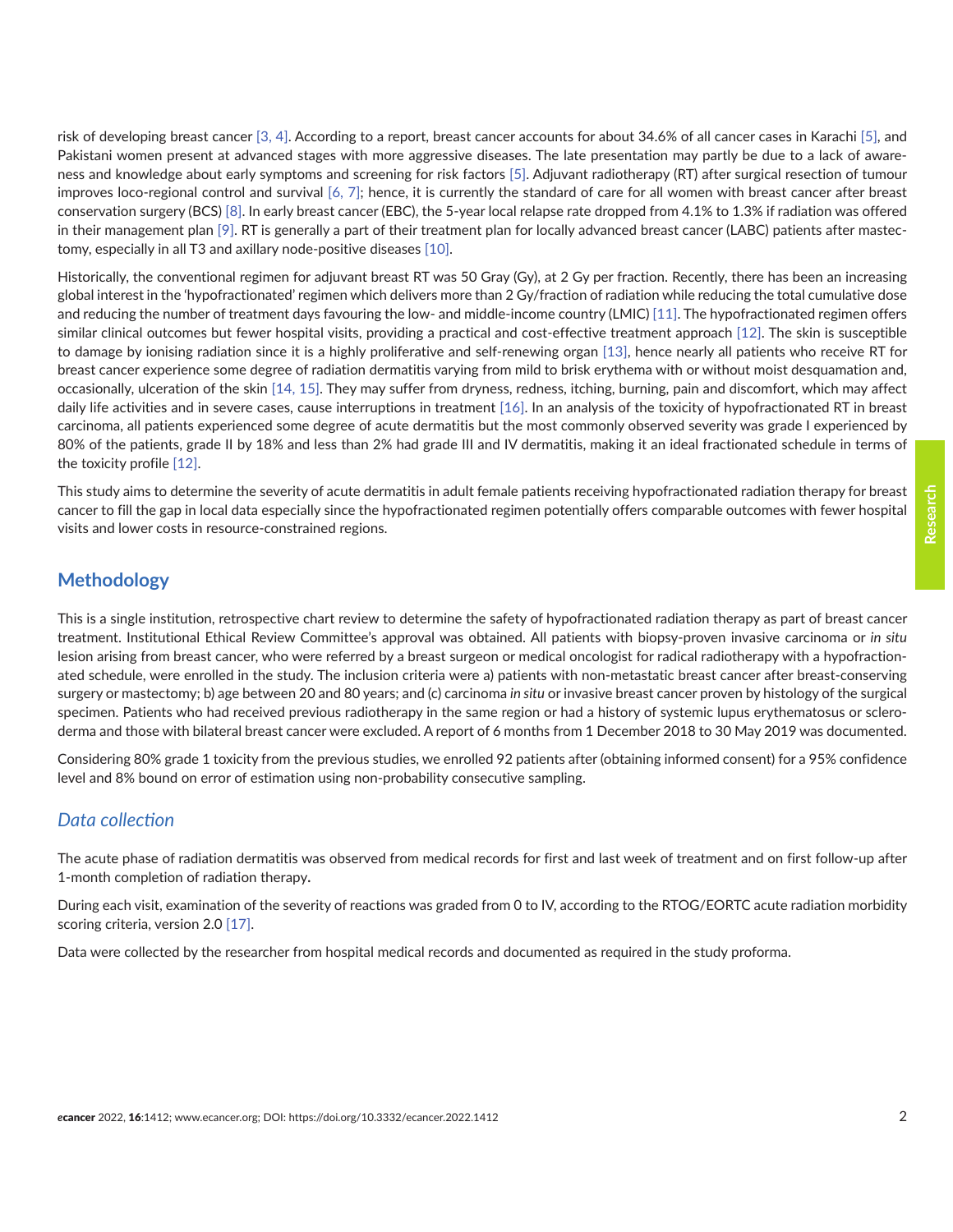## *Radiation planning and delivery*

A hypofractionated course of radiation in our study was defined as a definitive dose to the whole breast of 2.6 Gy/fraction. Patients were simulated with a computed tomography scan in the supine position. Our clinical pathway permitted optional boost radiotherapy of 10 Gy in 4–5 fractions using electron beam for post-mastectomy chest wall scar boost or photon beam lumpectomy boost radiotherapy in patients who underwent BCS. Treatment plans were created using 2D, 3D or intensity-modulated radiotherapy (IMRT) techniques as per the physician's choice and considering patients' financial constraints to meet the institutional dosimetric criteria, limiting WB-CTV V105 to 95% (95% of the PTV receiving 95% of the prescribed dose), although D90 >90% was also deemed acceptable to meet homogeneity goals.

## *Data analysis*

SPSS (version 21.0) was used for statistical analysis. A descriptive analysis was carried out. Mean and standard deviation were calculated for quantitative *variables*, i.e., age and frequency of occurrence of dermatitis. Percentages were calculated for qualitative variables, i.e., stage, type of surgery, chemotherapy, radiation technique and severity of acute dermatitis. Stratification of outcome variables was performed for effect modifiers like age, disease pathology, stage of disease, type of surgery, chemotherapy and radiation technique. Post-stratification chisquare test was applied. A *p*-value less than or equal to 0.05 was considered statistically significant.

## **Results**

92 patients received hypofractionated radiotherapy at our institution during this duration. The median age of female patients was 53.1 years (range = 22–80 years). An equal number of patients were treated for right and left breast cancers. Most patients had IDC 88 (95.7%) as the primary pathology. Most of the patients had stage III cancer (55.4, 51%), followed by stage II (37, 40.2%). One-third of the patients underwent BCS and received hypofractionated radiotherapy while two-thirds of the patients received radiation to the chest wall after mastectomy. Total radiation dose of 42.56 Gy at 2.66 Gy per day was delivered in all cases. A radiation boost of 10 Gy in 2 Gy daily fractions was delivered to 83 (90.2%) patients who were younger than 50 years of age, IDC grade 3 or positive margin disease. IMRT was the most used technique comprising 46 (50%) patients, followed by the three-dimensional conformal radiotherapy (3D CRT) technique in 44 (47.8%) patients. Two-dimensional (2D) was used in two (2.2%) patients. Most of our patients (89, 96%) already received chemotherapy before starting radiotherapy during the course of their treatment either in the neoadjuvant or adjuvant setting after definitive surgery. The patient and treatment characteristics are listed in [Table 1.](#page-3-0)

## *Early (1st week) treatment*

Most (80, 87%) patients had no dermatitis. Grade I dermatitis was present in 12 (13%) patients. None of the patients had grade II, III or IV dermatitis within the first week of radiotherapy [\(Figure 1](#page-4-0)).

### *Late (last week) treatment*

Grade 1 dermatitis was mostly reported during the last week of radiation therapy constituting 44% (*n* = 41) of the patients, while 24% (*n* = 22) had grade II dermatitis and approximately one-third of the patients experienced no toxicity (32%, *n* = 27).

## *Post-treatment (1-month follow-up)*

60% (*n* = 56) had no dermatitis at the post-treatment 1-month follow-up, while 26% (*n* = 24) had grade 1 dermatitis, 11% (*n* = 10) had grade 2 and 2.2% (*n* = 2) had grade 3 dermatitis.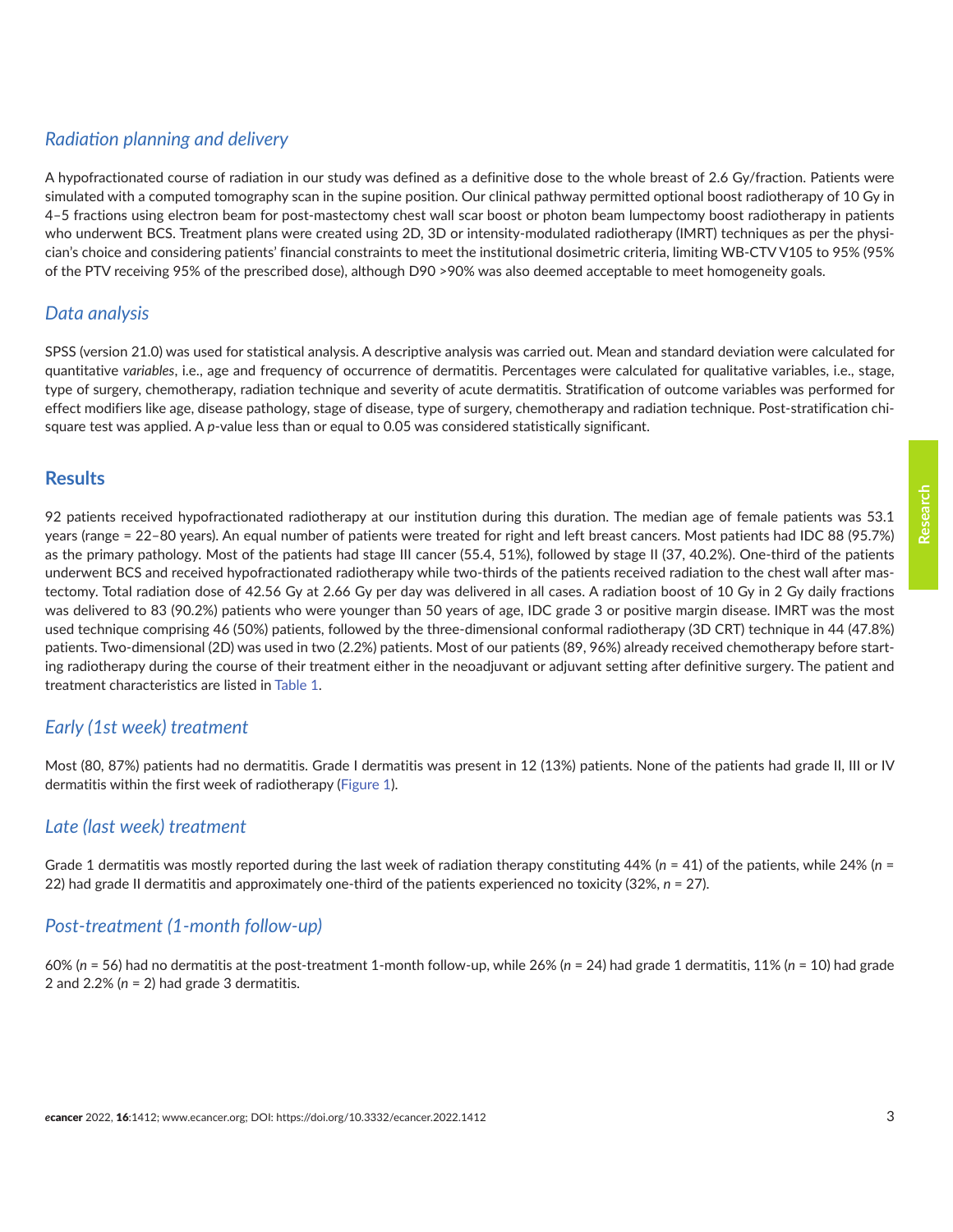| Characteristic                                                                               | n (%)                                                   |
|----------------------------------------------------------------------------------------------|---------------------------------------------------------|
| <b>Patients</b>                                                                              | 92                                                      |
| Age (years)<br>Median (range)<br>>50 years<br><50 years                                      | 53<br>40 (43.5)<br>52 (56.5)                            |
| Laterality<br>Right<br>Left                                                                  | 46 (50)<br>46 (50)                                      |
| <b>Tumour type</b><br>IDC<br>ILC<br>Ductal Carcinoma In Situ (DCIS)                          | 88 (95.7)<br>02(2.2)<br>02(2.2)                         |
| Pathologic T stage<br>Tis<br><b>T1</b><br>T <sub>2</sub><br>T <sub>3</sub><br>T <sub>4</sub> | 02(2.2)<br>02(2.2)<br>53 (57.6)<br>27 (29.3)<br>08(8.7) |
| Pathologic N stage<br>N <sub>0</sub><br>N1<br>N <sub>2</sub><br>N <sub>3</sub>               | 23 (25.0)<br>28 (30.4)<br>21 (22.8)<br>20 (21.7)        |
| <b>Stage</b><br>0<br>L<br>Ш<br>Ш                                                             | 02 (2%)<br>02 (2%)<br>37 (42%)<br>51 (64%)              |
| Surgery<br><b>BCS</b><br>Mastectomy                                                          | 31 (33.7)<br>61 (66.3)                                  |
| <b>Treatment technique</b><br>2D<br>3D<br><b>IMRT</b>                                        | 02(2.2)<br>44 (47.8)<br>46 (50)                         |
| <b>Boost</b><br>Yes<br>No                                                                    | 83 (90.2)<br>08 (8.7)                                   |
| Chemotherapy<br>Yes<br>No                                                                    | 89 (96.7)<br>03(3.3)                                    |

<span id="page-3-0"></span>**Table 1. Patient and treatment characteristics**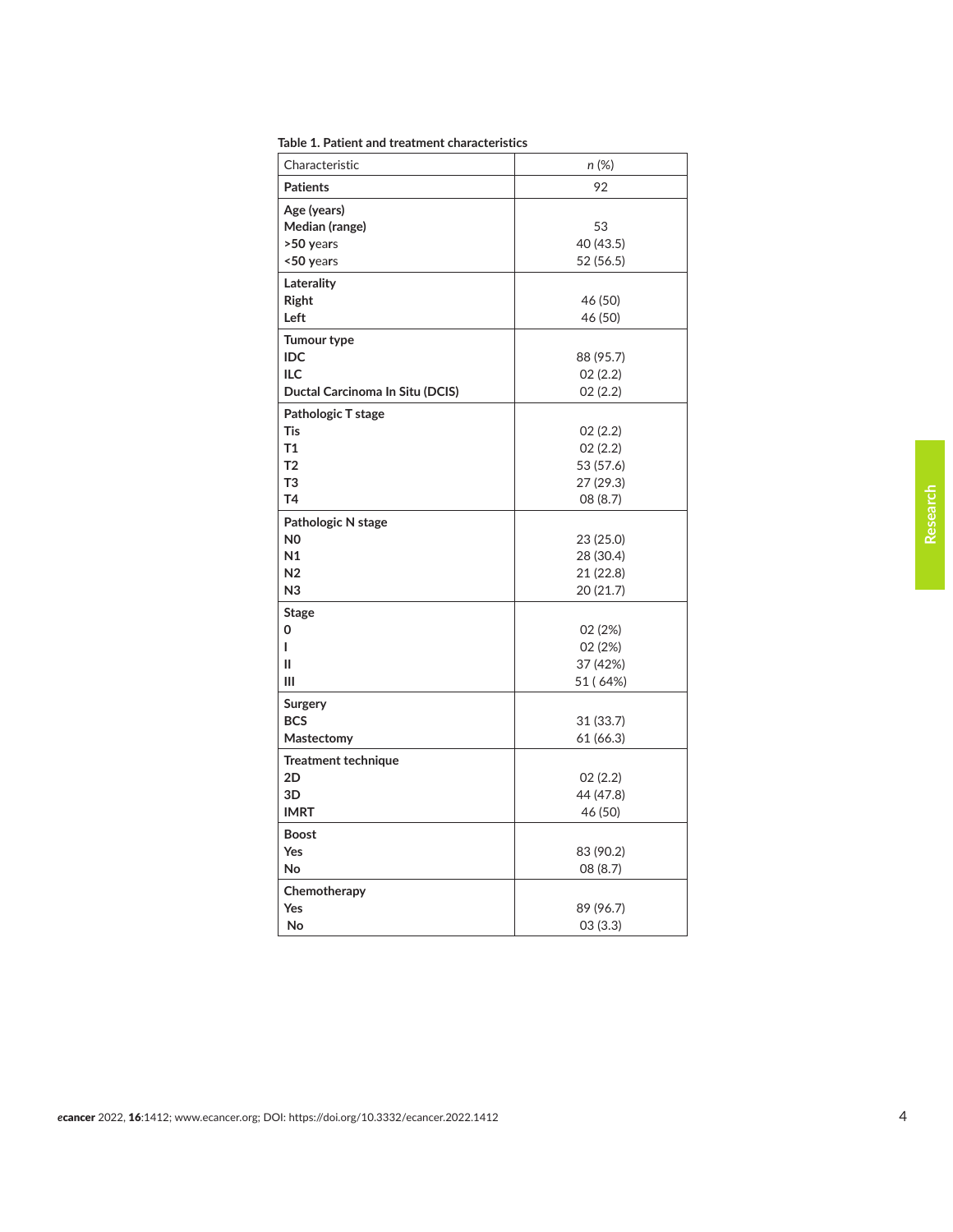<span id="page-4-0"></span>

**Figure 1. Bar chart illustrating the severity of dermatitis over time.**

## *Stratification of severity of dermatitis with different variables*

There was no significant difference in the severity of dermatitis during the first and last week of radiation and on follow-up after radiation relative to age and radiation boost. Grade 2 toxicity was significantly associated with the 3D CRT technique plan during the last week of radiotherapy (p = 0.05). However, no other association between severity of dermatitis and technique was found during the first week and on follow-up.

Grade 1 toxicity during follow-up after RT was significantly associated with mastectomy ( $p = 0.01$ ). In a chest wall patient (undergoing mastectomy), the most common site of local recurrence is skin; so in these patients, a bolus is placed to increase the skin dose resulting in grade 2 skin dermatitis. Only patients with cT4 disease were found to be associated with grade 3 toxicity during follow-up (*p* = 0.03).

## **Discussion**

Breast cancer has the highest incidence among women worldwide. Approximately 90,000 new cases of breast cancer are diagnosed in Pakistan each year [\[18\].](#page-7-0) RT plays a core role in management, not only by reducing local recurrence but also by improving overall survival in both EBC and LABC patients [\[19\]](#page-7-0). In LMICs like Pakistan with limited public health resources and a significant lack of awareness about screening methods, which results in advanced stage presentation, RT treatment becomes a necessity for many with a long waiting list. A shift in adaptation to a hypofractionated schedule from the conventional was confirmed in a meta-analysis quoting 17 studies and concluded that there was no significant difference in local recurrence and improved toxicity and appearance outcomes noted in the hypofractionated with long-term follow-up [\[19, 20\]](#page-7-0).

The first published phase II clinical trial of hypofractionated radiotherapy was published in 1987 with comparable loco-regional control and an acceptable cosmetic outcome [\[21\].](#page-7-0)

A similar outcome was reported for 150 patients who underwent hypofractionated radiotherapy by Ortholan *et al* [\[22,](#page-7-0) [23\].](#page-7-0) Whelan et al also demonstrated the same finding in a better cohort of 1200 patients who received 50 Gy in 25 fractions or 42.56 Gy in 16 fractions with a 10-year follow-up. Grade 3 or higher acute dermatitis was only present in 3% of each group [\[24,](#page-7-0) [25\].](#page-7-0) A 12-year follow-up of a randomised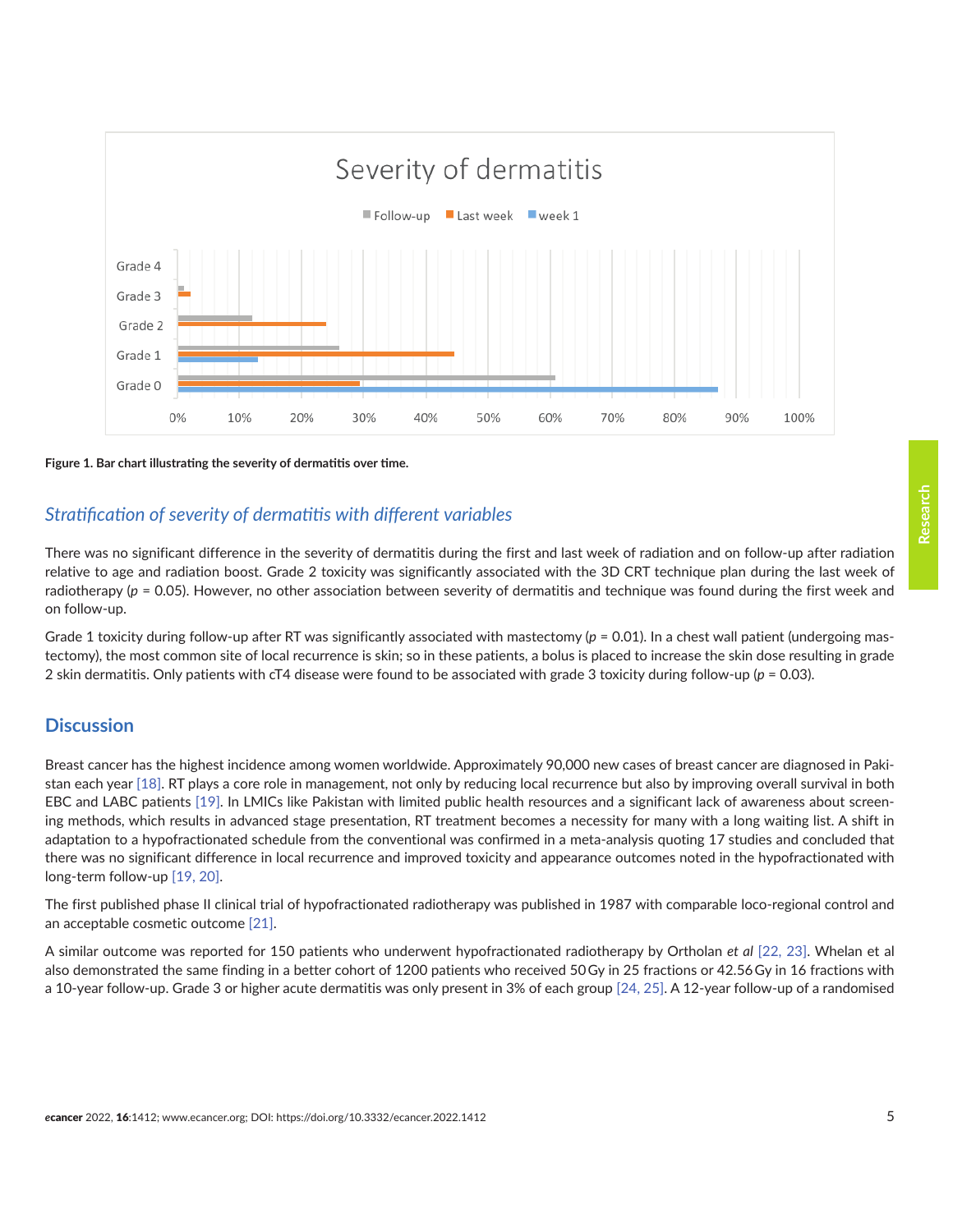Canadian trial of 1234 women with early breast cancer reported the same outcome comparable between two groups of patients [\[26\].](#page-7-0) The Chinese randomised trial used hypofractionated RT in EBC patients who underwent breast-conserving surgery and showed no different toxicity than conventional arm [\[27\].](#page-7-0) All the studies mentioned above showed good tolerability of hypofractionated radiotherapy in breast cancer but cosmetic results have been somewhat mixed and likely depend on the specific schedule used [\[28\].](#page-7-0) Our study evaluated toxicity with a single regimen of hypofractionated radiotherapy and most of the patients had locally advanced diseases requiring chemotherapy. We offered a hypofractionated schedule to all our patients who had undergone BCS or modified radical mastectomy with the intention of reducing treatment time and comparing acute toxicity without compromising the oncologic result. The results from our study are consistent with international studies showing reduced skin toxicity with the hypofractionated RT schedule [\[29\].](#page-8-0) A total of 92 patients enrolled in our study were administered 2.66 Gy per fraction in an adjuvant setting after surgery and most of them did not develop toxicity in the first week. There is also insufficient data to evaluate the tolerability of shorter fractionation when used with different radiotherapy techniques, chemotherapy and type of surgical procedures [\[29\]](#page-8-0). There is a significant association between grade II and grade III dermatitis with 3D CRT and mastectomy, respectively. In addition to reduced toxicity, the hypofractionated schedule proved to be economically feasible because of the shorter overall treatment time, not only for patients but also beneficial for the limited number of hospitals providing radiation therapy to cancer patients in the region. Thus, implementation of shortened RT regimens would help decrease the burden on such institutions and help maintain mechanical and human resources required to meet the increasing demand for radiotherapy. Recently, further reduction of treatment time with a 1-week schedule of radiotherapy after primary surgery for EBC reported grade II as the most commonly observed acute toxicity (47%) as in our study and is proven safe in terms of normal tissue effects up to 5 years [\[30, 31\]](#page-8-0). The prevalence of acute dermatitis in our study suggested that severity is more intense during the last week of radiation (70%) and settled in one-third of the patients on follow-up after 4 weeks of radiation (28%). The grade III toxicity (2%) was only observed in patients who underwent mastectomy and had T4 disease so these patients should be kept under invigilation for clinical evaluation. However, since long-term follow-up was not done, only acute toxicity was assessed during and after completion of treatment. The impact of hypofractionated regimen on loco-regional control rates, distant metastasis-free survival rates, overall survival rates and long-term morbidities were not documented in our study.

Our study suggests excellent tolerability of hypofractionated RT for acute dermatitis in our populations. Considering this question has not been explored from our part of the world in both subsets of patients. Our study also evaluated the severity of acute dermatitis and its relation with time throughout the course of radiation therapy and follow-up.

## **Conclusion**

Hypofractionated radiation therapy is a very promising regimen because of the shorter overall treatment time which reduces the socioeconomic burden, not only for patients but also for radiotherapeutic institutions in LMICs. Further building upon this database will help find outcomes related to disease control and late effects concerning the dose of radiation therapy.

## **Funding**

No funding was received for this article.

## **Conflicts of interest**

The authors declare no conflicts of interest in this work.

## **Acknowledgments**

None.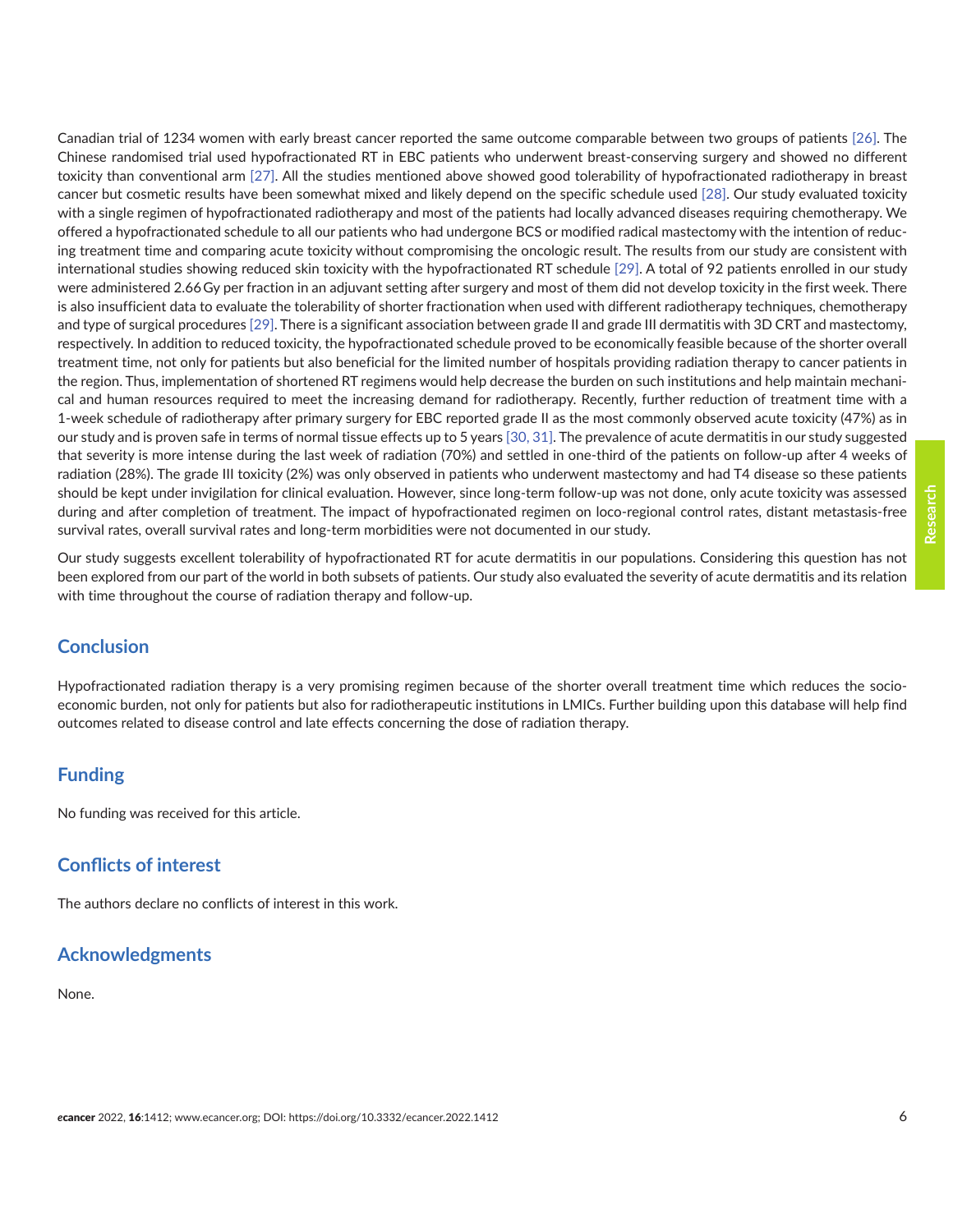## <span id="page-6-0"></span>**Authors' contributions**

Dr Yumna developed the concept and design of the study, acquired data for analysis and interpreted the data.

Dr Hammad and Dr Fatima drafted the article.

Dr Rabia, Dr Maria and Dr Sehrish revised the article critically for important intellectual content.

Dr Bilal and Dr Nasir finally approved the version to be published.

#### **References**

- 1. Kumar S, Imam AM, and Manzoor NF, *et al* (2009) **Knowledge, attitude and preventive practices for breast cancer among health care professionals at Aga Khan Hospital Karachi** *J Pak Med Assoc* **59**(7) 474 PMID: [19579739](http://www.ncbi.nlm.nih.gov/pubmed/19579739)
- 2. Parkin DM and Fernández LM (2006) **Use of statistics to assess the global burden of breast cancer** *Breast J* **12** S70–S80 [https://doi.](https://doi.org/10.1111/j.1075-122X.2006.00205.x) [org/10.1111/j.1075-122X.2006.00205.x](https://doi.org/10.1111/j.1075-122X.2006.00205.x) PMID: [16430400](http://www.ncbi.nlm.nih.gov/pubmed/16430400)
- 3. Bhurgri Y, Kayani N, and Faridi N, *et al* (2007) **Patho-epidemiology of breast cancer in Karachi '1995-1997'** *Asian Pac J Cancer Prev* **8**(2) 215–220 PMID: [17696734](http://www.ncbi.nlm.nih.gov/pubmed/17696734)
- 4. Hadi NI and Jamal Q (2016) **Comparison of clinicopathological characteristics of lymph node positive and lymph node negative breast cancer** *Pak J Med Sci* **32**(4) 863 PMID: [27648029](http://www.ncbi.nlm.nih.gov/pubmed/27648029) PMCID: [5017092](http://www.ncbi.nlm.nih.gov/pmc/articles/PMC5017092)
- 5. Bhurgri Y, Bhurgri A, and Hassan SH, *et al* (2000) **Cancer incidence in Karachi, Pakistan: first results from Karachi cancer registry** *Int J Cancer Manag* **85**(3) 325–329 [https://doi.org/10.1002/\(SICI\)1097-0215\(20000201\)85:3<325::AID-IJC5>3.0.CO;2-J](https://doi.org/10.1002/(SICI)1097-0215(20000201)85:3<325::AID-IJC5>3.0.CO;2-J)
- 6. Group EBCTC (2011) **Effect of radiotherapy after breast-conserving surgery on 10-year recurrence and 15-year breast cancer death: meta-analysis of individual patient data for 10 801 women in 17 randomised trials** *Lancet Oncol* **378**(9804) 1707–1716 [https://doi.](https://doi.org/10.1016/S0140-6736(11)61629-2) [org/10.1016/S0140-6736\(11\)61629-2](https://doi.org/10.1016/S0140-6736(11)61629-2)
- 7. Overgaard M, Hansen PS, and Overgaard J, *et al* (1997) **Postoperative radiotherapy in high-risk premenopausal women with breast cancer who receive adjuvant chemotherapy** *N Engl J Med* **337**(14) 949–955 <https://doi.org/10.1056/NEJM199710023371401>
- 8. Kirwan C, Coles C, and Bliss J, *et al* (2016) **It's PRIMETIME. Postoperative avoidance of radiotherapy: biomarker selection of women at very low risk of local recurrence** *Clin Oncol* **28**(9) 594–596 <https://doi.org/10.1016/j.clon.2016.06.007>
- 9. Kunkler IH, Williams LJ, and Jack WJ, *et al* (2015) **Breast-conserving surgery with or without irradiation in women aged 65 years or older with early breast cancer (PRIME II): a randomised controlled trial** *Lancet Oncol* **16**(3) 266–273. [https://doi.org/10.1016/S1470-](https://doi.org/10.1016/S1470-2045(14)71221-5) [2045\(14\)71221-5](https://doi.org/10.1016/S1470-2045(14)71221-5) PMID: [25637340](http://www.ncbi.nlm.nih.gov/pubmed/25637340)
- 10. Cooke AL, Diaz-Abele J, and Hayakawa T, *et al* (2017) **Radiation therapy versus no radiation therapy to the neo-breast following skinsparing mastectomy and immediate autologous free flap reconstruction for breast cancer: patient-reported and surgical outcomes at 1 year—a Mastectomy Reconstruction Outcomes Consortium (MROC) substudy** *Int J Radiat Oncol Biol Phys* **99**(1) 165–172 [https://doi.](https://doi.org/10.1016/j.ijrobp.2017.05.001) [org/10.1016/j.ijrobp.2017.05.001](https://doi.org/10.1016/j.ijrobp.2017.05.001) PMID: [28816143](http://www.ncbi.nlm.nih.gov/pubmed/28816143)
- 11. Mortimer JW, McLachlan CS, and Hansen CJ, *et al* (2016) **Use of hypofractionated post-mastectomy radiotherapy reduces health costs by over \$2000 per patient: an Australian perspective** *J Med Imaging Radiat Oncol* **60**(1) 146–153. [https://doi.org/10.1111/1754-](https://doi.org/10.1111/1754-9485.12405) [9485.12405](https://doi.org/10.1111/1754-9485.12405)
- 12. MiShRa R, KhuRana R, and Mishra H, *et al* (2016) **Retrospective analysis of efficacy and toxicity of hypo-fractionated radiotherapy in breast carcinoma** *J Clin Diagn Res* **10**(8) XC01 PMID: [27656543](http://www.ncbi.nlm.nih.gov/pubmed/27656543) PMCID: [5028454](http://www.ncbi.nlm.nih.gov/pmc/articles/PMC5028454)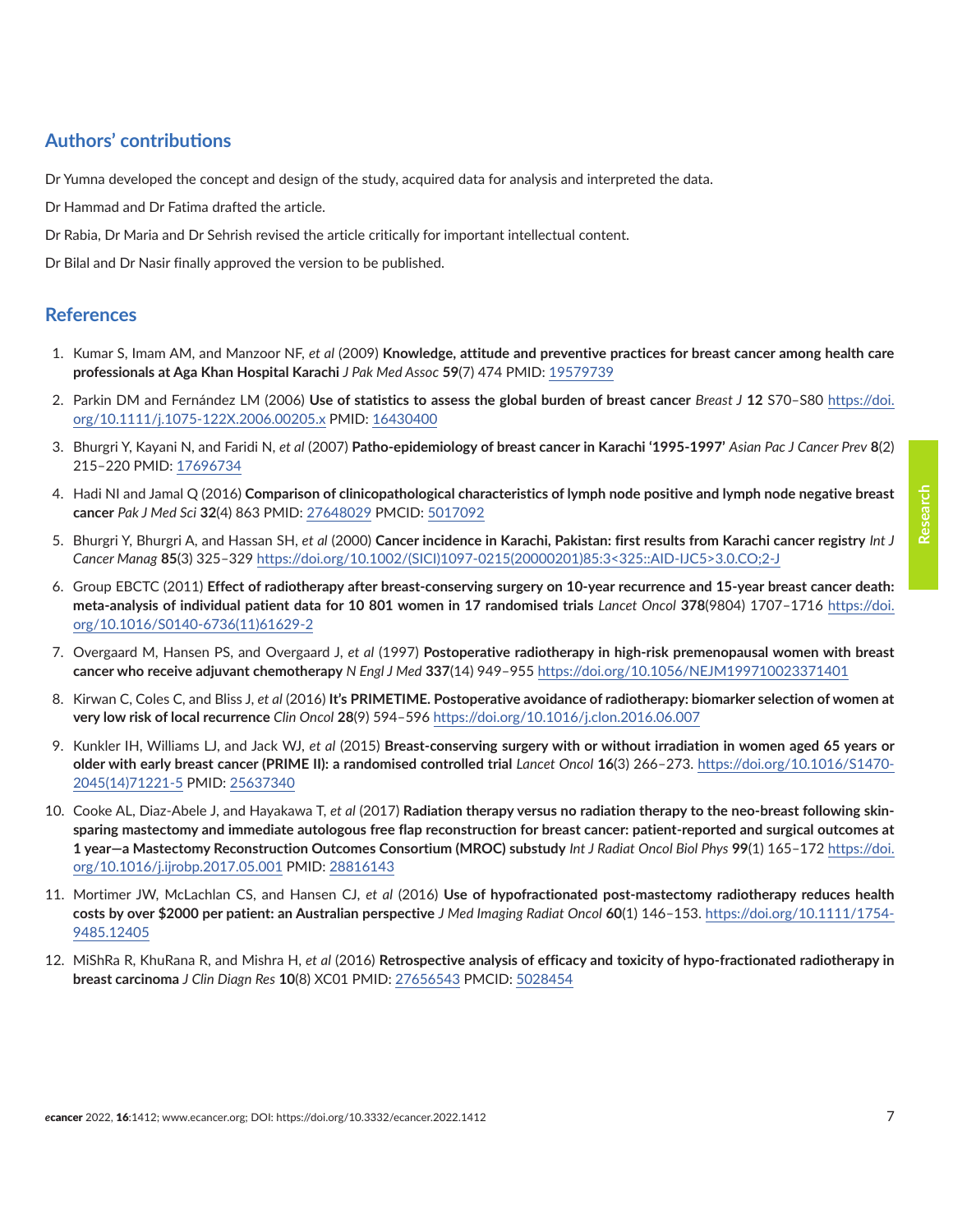- <span id="page-7-0"></span>13. Zhao H, Zhu W, and Jia L, *et al* (2015) **Phase I study of topical epigallocatechin-3-gallate (EGCG) in patients with breast cancer receiving adjuvant radiotherapy** *Br J Radiol* **89**(1058) 20150665<https://doi.org/10.1259/bjr.20150665> PMID: [26607642](http://www.ncbi.nlm.nih.gov/pubmed/26607642) PMCID: [4985212](http://www.ncbi.nlm.nih.gov/pmc/articles/PMC4985212)
- 14. Kole AJ, Kole L, and Moran MS (2017) **Acute radiation dermatitis in breast cancer patients: challenges and solutions** *Breast Cancer (Dove Med Press)* **9** 313
- 15. De Langhe S, Mulliez T, and Veldeman L, *et al* (2014) **Factors modifying the risk for developing acute skin toxicity after whole-breast intensity modulated radiotherapy** *BMC Cancer* **14**(1) 711 <https://doi.org/10.1186/1471-2407-14-711>PMID: [25252713](http://www.ncbi.nlm.nih.gov/pubmed/25252713) PMCID: [4192342](http://www.ncbi.nlm.nih.gov/pmc/articles/PMC4192342)
- 16. Fernández-Castro M, Martín-Gil B, and Peña-García I, *et al* (2017) **Effectiveness of semi-permeable dressings to treat radiation–induced skin reactions. A systematic review** *Eur J Cancer* **26**(6) e12685 <https://doi.org/10.1111/ecc.12685>
- 17. Trotti A, Byhardt R, and Stetz J, *et al* (2000) **Common toxicity criteria: version 2.0. an improved reference for grading the acute effects of cancer treatment: impact on radiotherapy** *IJROBP 1* **47**(1) 13–47
- 18. Khan MO (2009) **The necessity of awareness of breast cancer amongst women in Pakistan. JPMA** *J Pak Med Assoc* **59**(11) 804
- 19. Clarke M, Collins R, and Darby S, *et al* (2005) **Effects of radiotherapy and of differences in the extent of surgery for early breast cancer on local recurrence and 15-year survival: an overview of the randomised trials** *Lancet* **366** 2087 [https://doi.org/10.1016/S0140-](https://doi.org/10.1016/S0140-6736(05)67887-7) [6736\(05\)67887-7](https://doi.org/10.1016/S0140-6736(05)67887-7) PMID: [16360786](http://www.ncbi.nlm.nih.gov/pubmed/16360786)
- 20. Early Breast Cancer Trialists' Collaborative Group, Darby S, and McGale P, *et al* (2011 Nov) **Effect of radiotherapy after breast-conserving surgery on 10-year recurrence and 15-year breast cancer death: meta-analysis of individual patient data for 10 801 women in 17 randomised trials** *Lancet* **378**(9804) 1707–1716 [https://doi.org/10.1016/S0140-6736\(11\)61629-2](https://doi.org/10.1016/S0140-6736(11)61629-2) PMID: [22019144](http://www.ncbi.nlm.nih.gov/pubmed/22019144) PMCID: [3254252](http://www.ncbi.nlm.nih.gov/pmc/articles/PMC3254252)
- 21. Haviland JS, Owen JR, and Dewar JA, *et al* (2013) **The UK Standardisation of Breast Radiotherapy (START) trials of radiotherapy hypofractionation for treatment of early breast cancer: 10-year follow-up results of two randomised controlled trials** *Lancet Oncol* **14** 1086 [https://doi.org/10.1016/S1470-2045\(13\)70386-3](https://doi.org/10.1016/S1470-2045(13)70386-3) PMID: [24055415](http://www.ncbi.nlm.nih.gov/pubmed/24055415)
- 22. Rostom AY, Pradhan DG, and White WF (1987) **Once weekly irradiation in breast cancer** *Int J Radiat Oncol Biol Phys* **13**(4) 551–555 [https://doi.org/10.1016/0360-3016\(87\)90070-8](https://doi.org/10.1016/0360-3016(87)90070-8) PMID: [3558045](http://www.ncbi.nlm.nih.gov/pubmed/3558045)
- 23. Ortholan C, Hannoun-Lévi JM, and Ferrero JM, *et al* (2005) **Long-term results of adjuvant hypofractionated radiotherapy for breast cancer in elderly patients** *Int J Radiat Oncol Biol Phys* **61**(1) 154–162 <https://doi.org/10.1016/j.ijrobp.2004.04.059> PMID: [15629606](http://www.ncbi.nlm.nih.gov/pubmed/15629606)
- 24. Whelan TJ, Levine M, and Julian J, *et al* (2000) **The effects of radiation therapy on quality of life of women with breast carcinoma: results of a randomized trial** *Cancer* **88**(10) 2260-6.000000000000000 [https://doi.org/10.1002/\(SICI\)1097-0142\(20000515\)88:10<2260::AID-](https://doi.org/10.1002/(SICI)1097-0142(20000515)88:10<2260::AID-CNCR9>3.0.CO;2-M)[CNCR9>3.0.CO;2-M](https://doi.org/10.1002/(SICI)1097-0142(20000515)88:10<2260::AID-CNCR9>3.0.CO;2-M) PMID: [10820347](http://www.ncbi.nlm.nih.gov/pubmed/10820347)
- 25. Whelan T, MacKenzie R, and Julian J, *et al* (2002) **Randomized trial of regional irradiation schedules after lumpectomy for women with lymph node-negative breast cancer** *J Nat Cancer Inst* **94** 1143–1150<https://doi.org/10.1093/jnci/94.15.1143>
- 26. Whelan T, MacKenzie R, and Julian J, *et al* (2002) **Randomized trial of breast irradiation schedules after lumpectomy for women with lymph node-negative breast cancer** *J Natl Cancer Inst* **94**(15) 1143–1150<https://doi.org/10.1093/jnci/94.15.1143> PMID: [12165639](http://www.ncbi.nlm.nih.gov/pubmed/12165639)
- 27. Wang SL, Fang H, and Hu C, *et al* (2020) **Hypofractionated versus conventional fractionated radiotherapy after breast-conserving surgery in the modern treatment era: a multicenter, randomized controlled trial from China** *J Clin Oncol* **38**(31) 3604–3614 [https://doi.](https://doi.org/10.1200/JCO.20.01024) [org/10.1200/JCO.20.01024](https://doi.org/10.1200/JCO.20.01024) PMID: [32780661](http://www.ncbi.nlm.nih.gov/pubmed/32780661)
- 28. James ML, Lehman M, and Hider PN, *et al* (2010) **Fraction size in radiation treatment for breast conservation in early breast cancer** *Cochrane Database Syst Rev* (11) Art. No.: CD003860<https://doi.org/10.1002/14651858.CD003860.pub3>PMID: [21069678](http://www.ncbi.nlm.nih.gov/pubmed/21069678)